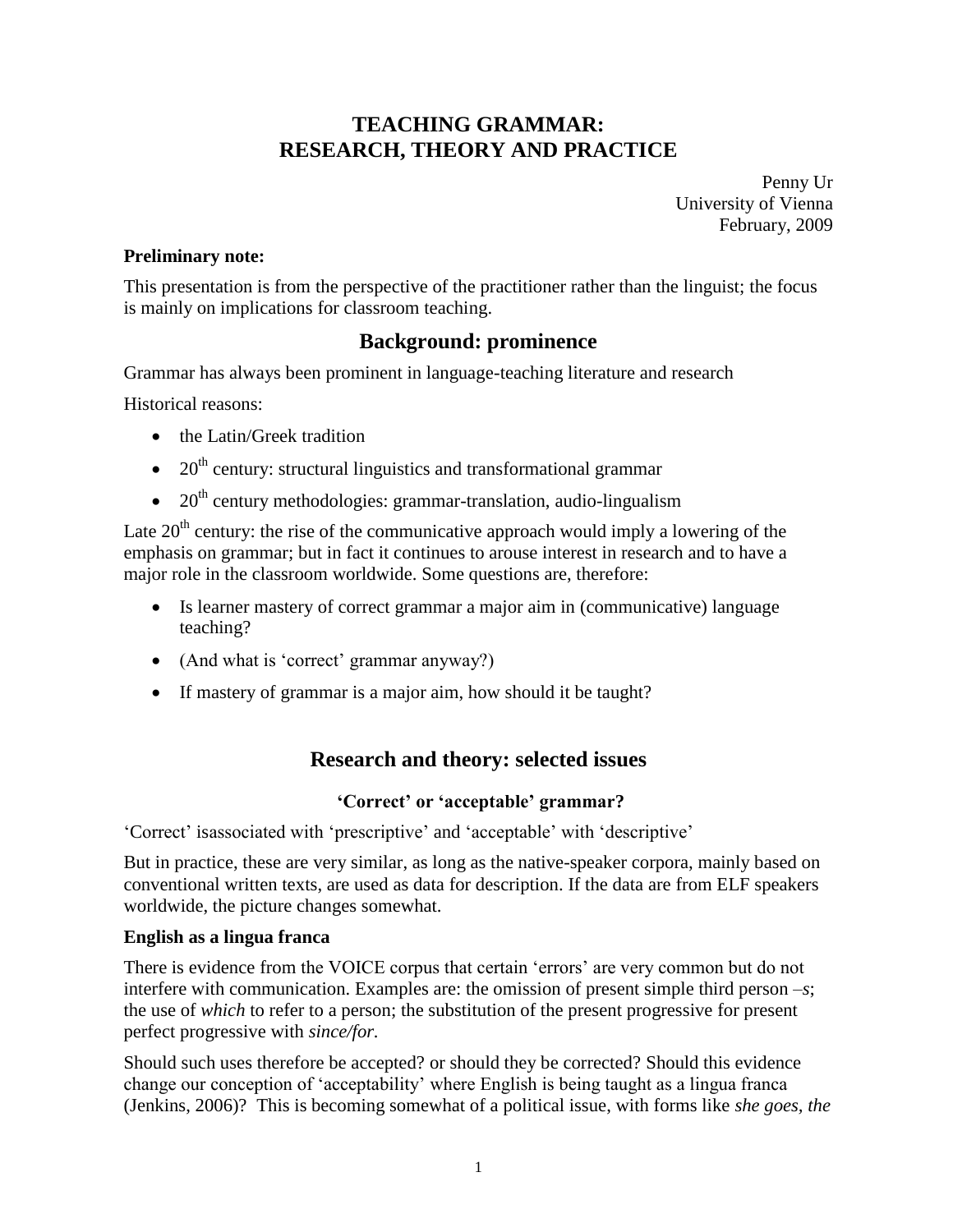*people who* and so on being identified with a 'native speaker' model and native speaker hegemony ('native speakerism', 'linguistic imperialism'); whereas they are in fact typical also of the speech of many (most?) non-native ELF users.

So probably we should continue to teach conventional 'correct' forms because: a) though widespread, there is no evidence that usages such as *she go* actually outnumber the standard *she goes* among users of ELF; b) learners expect to be taught what they see as 'standard' grammar; c) teachers see the teaching of acceptable grammar as part of their professional remit.

The main implication of the VOICE research, I believe, is a change in priorities: teachers, syllabuses and materials should prioritize those features whose misuse might produce misunderstanding, and lay less emphasis on those which do not (Seidlhofer, 2006).

## **The grammar of spoken English and e-grammar (the grammar of instant messaging and some emails)**

**Spoken English grammar** is characterized by some specific features such as:

- the use of non-sentence fragments
- unconventional or inconsistent sentence structure
- ellipsis
- 'heads' and 'tails'
- chunks: 'fillers', vagueness tags etc.

(Biber et al., 1999; Timmis, 2005)

How far are these to be taught?

Two problems: a) many of these are unacceptable in the grammar of formal spoken and written registers, and therefore teaching them might confuse, and b) many are languageuniversal, and therefore probably unnecessary to teach.

Probably the only really important aspect to teach is the chunks (arguably vocabulary rather than grammar).

**E-grammar** is characterized by some of the features of spoken English, but predominantly by the need to save on keystrokes: so less capitalization and punctuation, the use of abbreviated forms etc (Crystal, 2001).

Again, many of these are unacceptable in more formal registers (including some emails).

# **A tentative conclusion:**

Correct, standard grammar remains, in my opinion a valid, if politically incorrect, concept, and a legitimate objective of teaching.

But we need today to be more aware of the need to prioritize those forms that are essential for international communication, and to be aware of the appropriateness of different grammatical forms for different local and discourse varieties.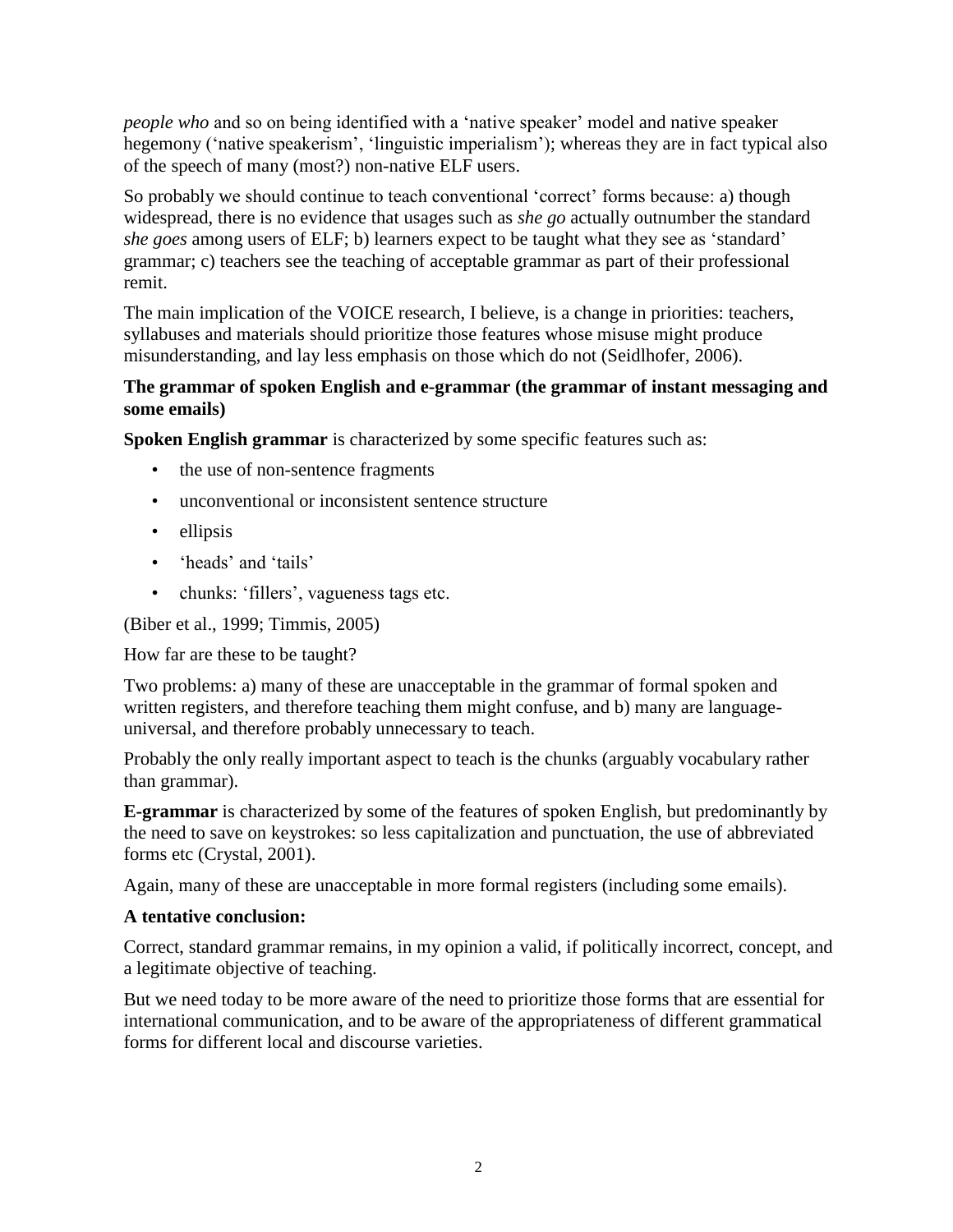## **Implicit and explicit teaching**

The goal is implicit knowledge of grammar; but it does not necessarily follow that grammar should be *taught* implicitly.

## **Implicit teaching**

Krashen (1983): 'input hypothesis'

Long and Porter (1985): 'interaction hypothesis'

Swain (1995): 'output hypothesis'

Exemplar-based theories of grammar acquisition:

Ellis (2002): frequency

Nattinger and DeCarrico (1992), Wray (2000): formulaic sequences

## **Explicit teaching**

Explicit grammar teaching appears in most cases to be helpful

Spada (1997), Norris and Ortega (2001)

## **The relationship between explicit and implicit knowledge**

The non-interface position

The weak interface position

The strong interface position

# **'Noticing'**

Schmidt (2001): There is no such thing as unconscious acquisition of a second language. Noticing is necessary for learning, and intake is that part of the input which has been noticed. Incidental learning is, however, possible, provided that noticing takes place

# **The teachability hypothesis**

There is a natural developmental sequence of acquisition of morpho-syntactical structures, impervious to teaching. Teaching of a grammatical feature will be effective only if the learner is developmentally ready to acquire it. Teaching of a feature when a learner is not ready may have a detrimental effect (Pienemann, 1984).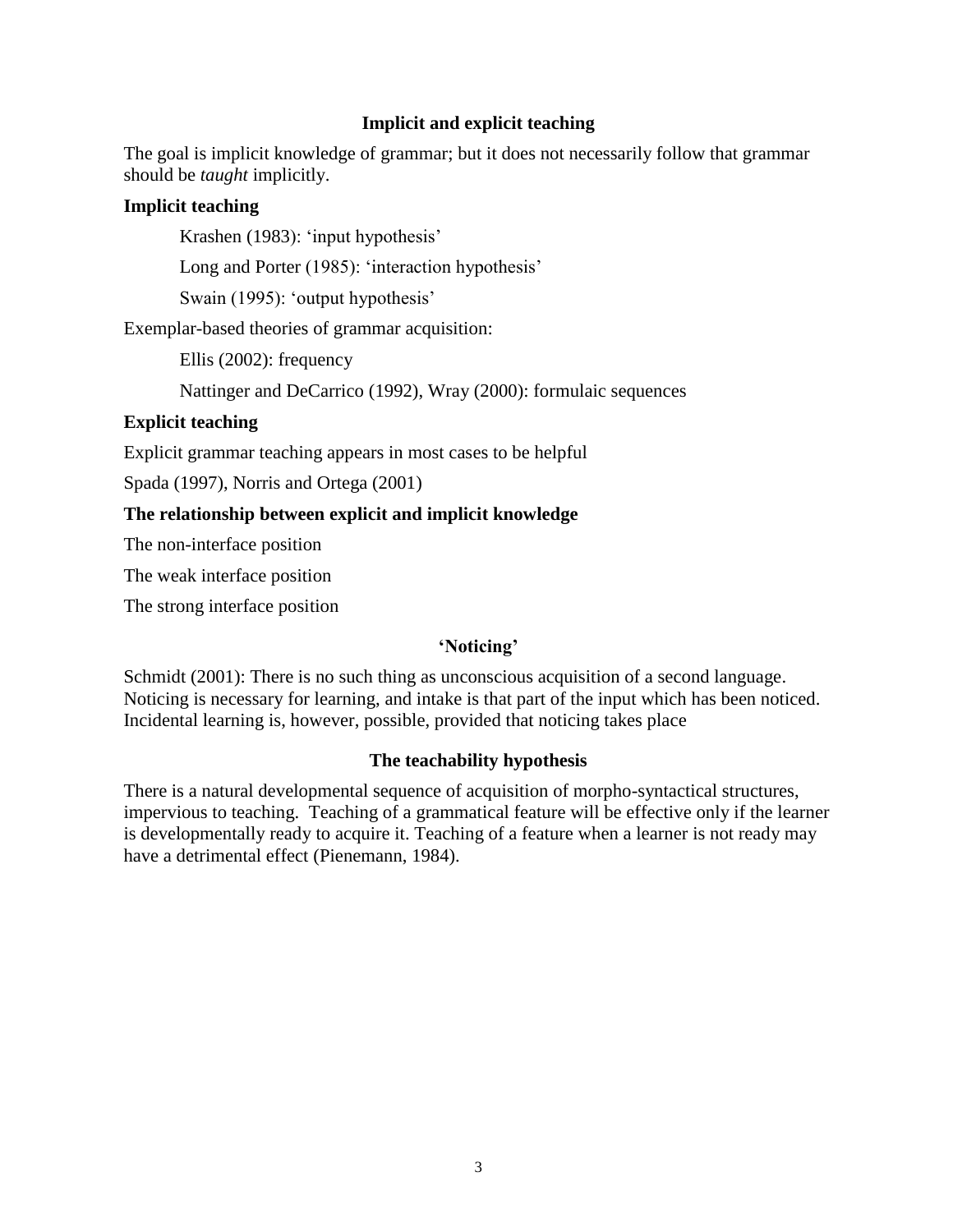# **Towards practice: methodological proposals**

# **Traditional 'PPP'**

Generally condemned:

'A discredited, meaning-impoverished methodology' (Skehan, 1997:94)

But predominant in coursebooks (Nitta and Gardner, 2005) and classrooms. Why?

# **Communicative: input based**

#### **The Natural Approach**

Immersion content-based programs?

Otherwise not widely used

#### **Communicative: Task based**

'Instruction in which learners are given tasks to complete in the classroom makes the assumption that transacting tasks in this way will engage naturalistic acquisitional mechanisms, cause the underlying interlanguage system to be stretched, and drive development forward.' (Skehan, 1997: 95)

But there is some evidence that small-group tasks may not work like this (Seedhouse, 1999); and these proposals disregard substantial evidence that explicit grammar teaching probably aids learning.

#### **Task-based + focus on form**

A communicative task, with incidental focus on form

'... focus on form... overtly draws students' attention to linguist elements as they arise incidentally in lessons whose overriding focus is on meaning or communication' (Long, 1991: 45-46)

May be based on, for example, error correction, noticing of salient forms in texts, or teacheror student-initiated attention to a grammar feature

Originally: unplanned, brief (Long, 1991), but later largely planned, extended (Ellis, Basturkmen and Loewen, 2002; Shak & Gardner, 2008)

# **Task based + consciousness-raising**

Practice is not helpful (some research, practitioner experience, the teachability hypothesis). But awareness of grammatical forms and meanings may facilitate later acquisition

So it is important to have occasional lessons where learners' attention is drawn to forms, often in the shape of an explicit rule, involving discussion of examples, and some intellectual effort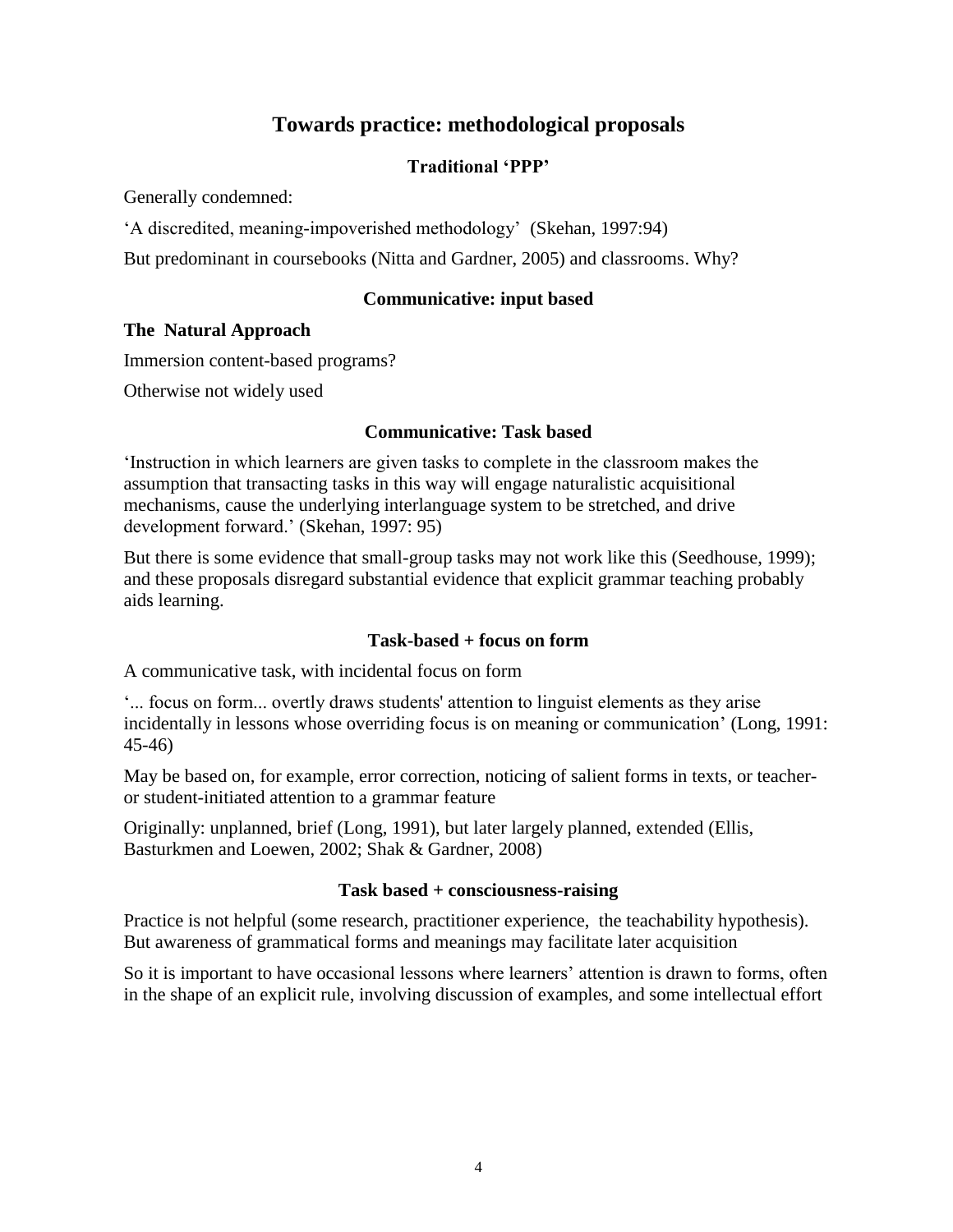## **Practice-based teaching (neo-PPP?)**

This is defined as the transformation of declarative into procedural knowledge by a process of automatization through practice (Dekeyser, 2007). There is some theoretical underpinning in skill theory, and research evidence that practice is helpful, whether input- or output-based (Van Patten and Cadierno, 1993; Muranoi, 2007).

# **Implications for classroom teaching**

It is difficult to take practical decisions for classroom teaching based on research evidence and theoretical models. There are two main reasons for this: a) varied, sometimes incompatible, conclusions from different studies; and b) little attention paid in the literature to purely pedagogical factors (e.g. student motivation, student expectations, exam backwash, classroom management and discipline, time limitations, etc.). Very often the decision as to how to teach grammar will be influenced far more by pedagogical factors than by those based on second language acquisition research.

I suggest that there are five basic components of grammar teaching that have been suppported by research and experience; all have a place, in principle, in the teaching of grammar, but in what proportion they will be used will depend on context and pedagogical factors. These five components are the following:

## **1. Task-based instruction + focus on form**

The basis of the lesson is a communicative task. We may teach bits of grammar / vocabulary / spelling before, during or after: but the focus is always on the communicative task.

Example: *Discuss how far you agree with the following statements*

The teacher should correct me when I make a mistake.

Agree …………………………………………….Disagree

The teacher should ask other students to correct me when I make a mistake.

Agree …………………………………………….Disagree

The teacher should get me to correct myself.

Agree …………………………………………….Disagree

The teacher should make me rewrite essays after she's corrected them.

Agree …………………………………………….Disagree

The teacher should not only correct me, but also explain why what I said was wrong.

Agree …………………………………………….Disagree

Meaning-focused work: Pair/group work, followed by a full-class summary and discussion.

Form-focused work: discussion and possibly practice of modal *should*; object / reflexive pronouns (*correct me/myself*)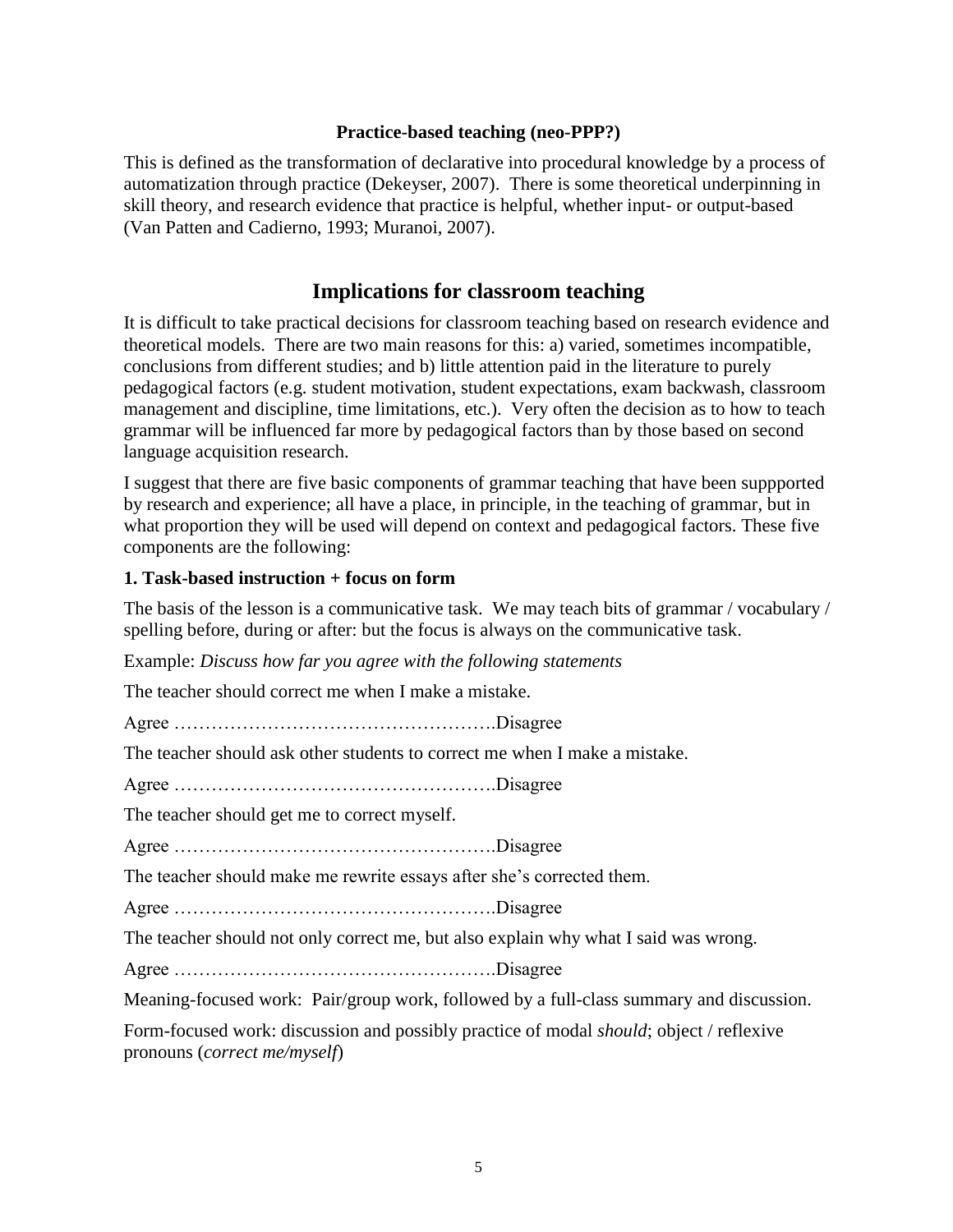## **2. Presentation + practice-based instruction**

A grammatical rule, presented inductively or deductively

Then: practice activities, progressing from mainly form to mainly meaning focus.

### **a. Mainly form-focus**

A. Discrete items

1. A car is ……… than a bicycle. (fast)

2. Chinese is …………………. than English. (difficult).

3. A lion is  $\dots$   $\dots$   $\dots$  than a dog. (big).

B. Full text

Glenda: I don't know which dress to buy, the red or the green!

Sally: Well, the red one is ………….. (expensive), the green one is much ….. (cheap).

Glenda: yes, but the red one is much ………….. (pretty). Which do you think suits me …………(well)? …

## **b. Form and meaning**

Compare the people in this family.

Use the adjectives *big, fat, thin, small, big, tall, young,*

*short, old*

Karen is **Ben** Jill is……………………………… Ben ……………………………… ………………………………………… ………………………………………… …………………………………………



**c. Focus on meaning**

………………………………………

Choose one of these pairs of items. How many different ways can you think of comparing them? Use the comparative form of the adjective.

A radio and a computer

A rabbit and a snake

Playing football and reading a book

Harry Potter and Professor Dumbledore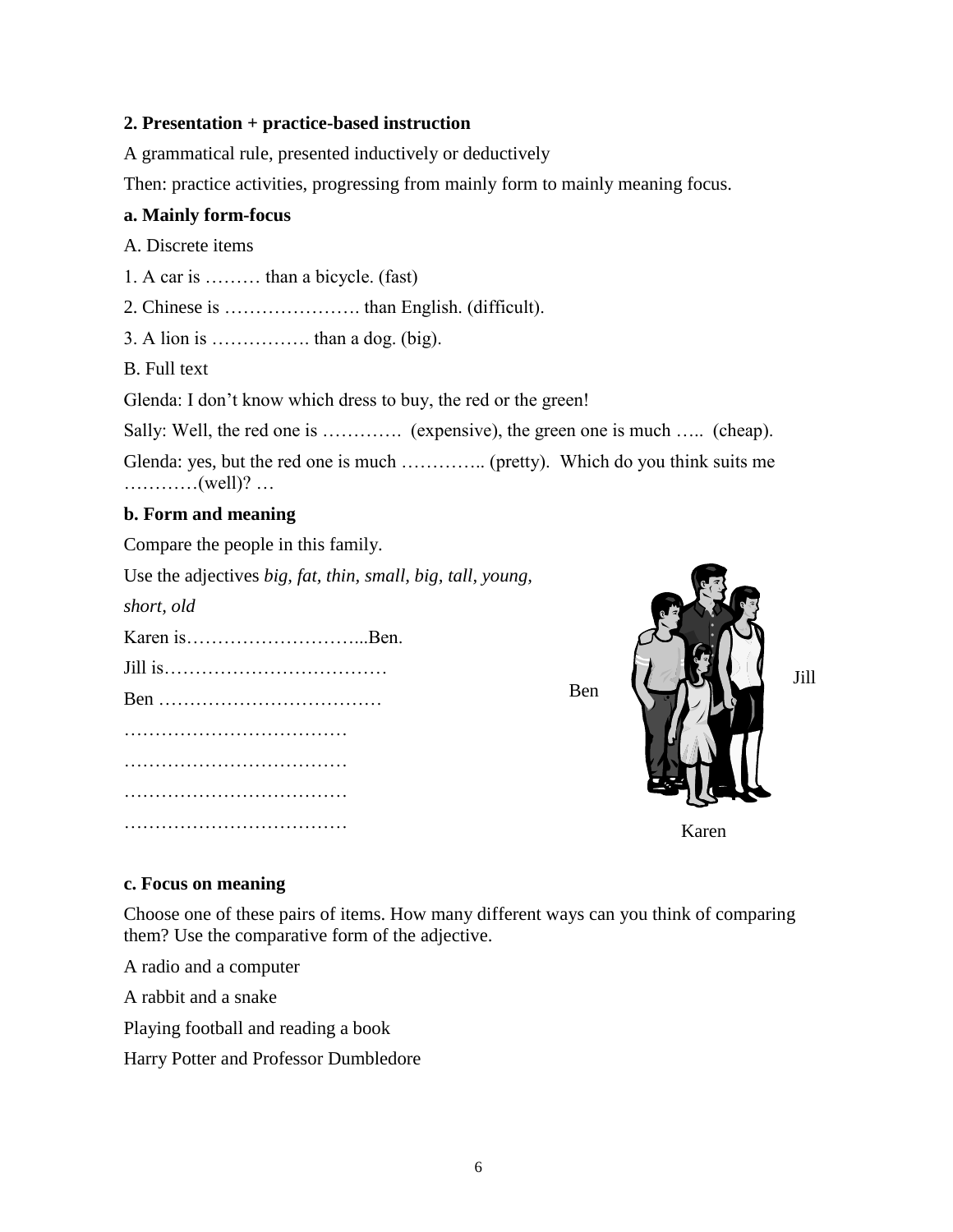# **d. Focus on communication**

A. Performance task

You have enough money to go on holiday abroad. You might:

a) go skiing in Switzerland

b) go on safari in Kenya.

Prepare a (written or spoken) presentation comparing them. Present the arguments for or against each; decide which you'd prefer and say why.

## B. Discussion

Debate based on comparison. e.g. 'Computers are better than books'. 'It's better to live in the town than in the country'.

## **3. Communication only**

Examples (receptive)

listening to recorded or improvised speech; extensive reading; watching movies, TV …

Examples (productive)

talking, communication games; exchanging information; creative or transactional writing

#### **4. Form-focus only**

Examples:

'Tip of the day' – isolated language points; grammar rule explanations; contrast between similar features; analysis of formulaic sequences; discussion of 'word grammar' of specific lexical items; comparison with L1

# **5. Exemplar-based**

Examples:

Familiarization or learning by heart of chants, poems, tongue-twisters, proverbs, dialogues, songs, sketches or plays etc.

# **Variable selection and emphasis**

The above components would need to be 'mixed and matched' according to contextual factors such as: the teacher's preferences and professional judgement; pedagogical factors such as those listed above; situational constraints.

#### **Two examples**

1. 'ELF' at elementary level in a state school

Teaching is likely to be predominantly based on presentation and practice and exemplar learning (because of the low entry level, and need to master basic grammar quickly in very limited lesson time), plus input-based communicative activities (little opportunity to encounter the target language outside the classroom). Pure form-focus and task-based group work  $+$ focus on form are likely to be used only occasionally (widespread lack of motivation and sometimes discipline problems)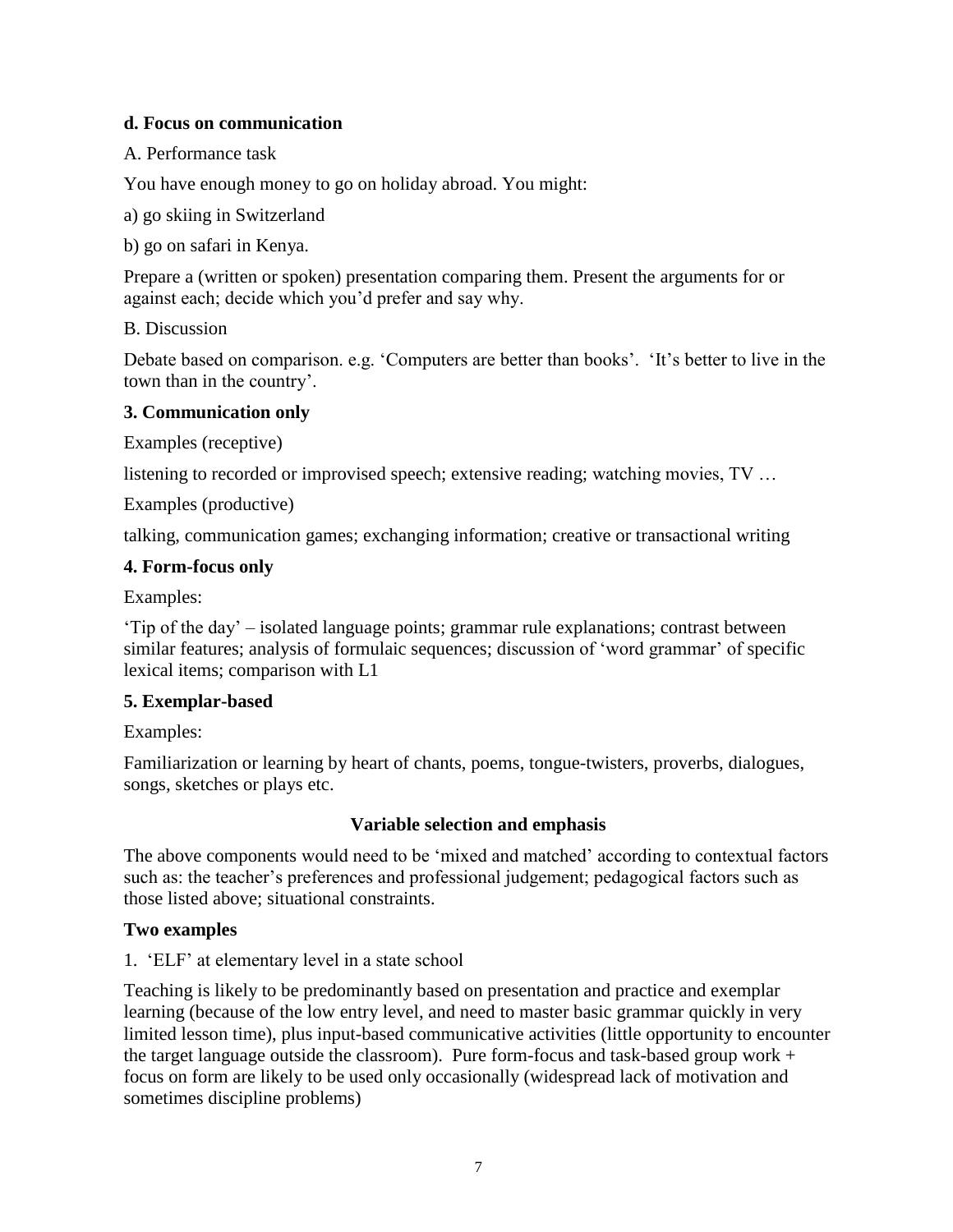2. Young adults in a university EAP course.

Teaching is likely to be based mainly on text-based communicative tasks + reactive formfocus (learners are at a relatively high level, and usually well-motivated and disciplined, can benefit from rich input and challenging tasks), with frequent use also of focused discussion of forms and of purely communicative tasks. Presentation and practice, and exemplar-based learning will probably be used rarely: learners have probably already mastered most essential grammar points; identifying which they don't know will be best done in the course of tasks, rather than imposing a pre-set syllabus of presentation-practice which may not be appropriate to their needs.

# **In conclusion**

Research and theory have not produced a consensus on the best way to teach grammar; they have, however, produced many interesting and suggestive insights.

The practical five-component model proposed here is one possible basis for decisions about grammar teaching in specific contexts.

Essentially, the decision as to the best way to teach grammar has to be taken by the practitioner within a specific situation, informed by research and by his or her own professional experience- and reflection-based judgement.

#### **References**

Biber, D., Johansson, S., Leech, G., Conrad, S., Finegan, E. (1999). *Longman Grammar of Spoken and Written English.* Harlow, Essex: Pearson Education Limited.

Crystal, D. (2001). *Language and the Internet*. Cambridge: Cambridge University Press.

Dekeyser, R. M. (2007). Introduction: Situating the concept of practice. In R. M. Dekeyser (Ed.), *Practice in a second language: Perspectives from applied linguistics and cognitive psychology* (pp.1- 18). Cambridge: Cambridge University Press .

Ellis, N. (2002). Frequency effects in language processing. *Studies in Second Language Acquisition, 24*(2), 143-188.

Ellis, R. (2001a). Grammar teaching - Practice or consciousness-raising?. In J. C. Richards & W. A. Renandya (Eds.), *Methodology in Language Teaching* (pp.167-174). Cambridge: Cambridge University Press.

Ellis, R., Basturkmen, H., & Loewen, S. (2002). Doing focus-on-form. *System, 30*(4), 419-432.

Jenkins, J. (2006). The spread of EIL: a testing time for testers. *ELT Journal, 60*(1), 42-50.

Krashen, S. D. (1983). Practical applications of research. *Psycholinguistic Research ACTFL Yearbook*  (pp.54-65). Lincolnwood, Illinois: National Textbook. Accessed January 25 2009 from <http://www.coursestar.org/ku/markham/TL817/docs/Krashen.html>

Long, M. H. And Porter, P. A. (1985). Group work, interlanguage, talk and second language acquisition. *TESOL Quarterly, 19*(2), 207-28.

Long, M. (1991). Focus on form: A design feature in language teaching methodology. In K. De Bot, D. Coste, R. Ginsberg, & Kramsch, C. (Eds.), *Foreign Language Research in cross-cultural perspective*. (pp.39-52). Amsterdam: John Benjamins.